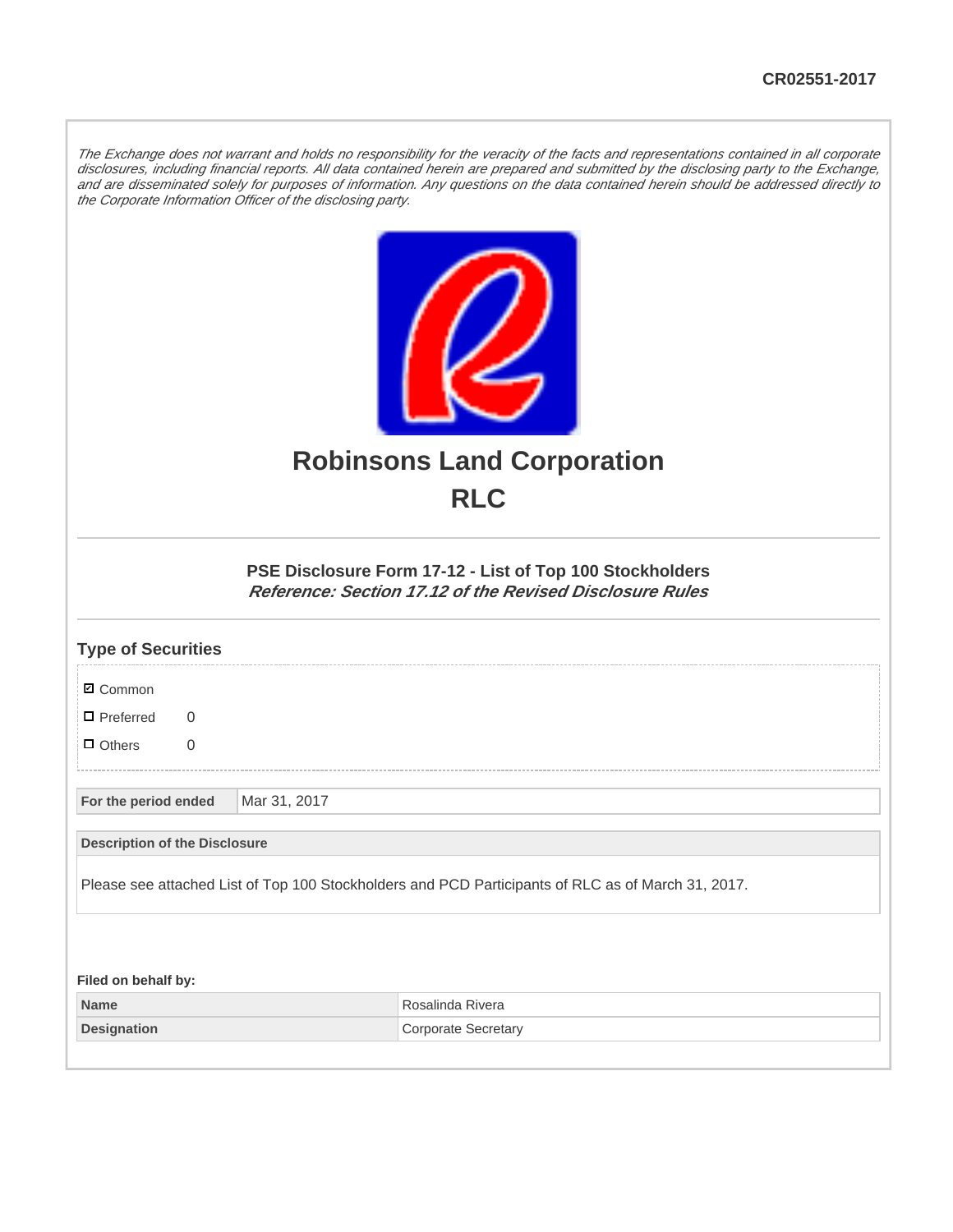## Robinsons Land Corporation Top 100 Stockholders as of March 31, 2017

|            |     |            |            | ISSUE CODE TOP NO. ICUT OFF DATE ISTOCKHOLDER NO. ISTOCKHOLDER NAME | NATIONALITY              | <b>SHARES</b>       |
|------------|-----|------------|------------|---------------------------------------------------------------------|--------------------------|---------------------|
| <b>RLC</b> | 100 | 03/31/2017 | 0000231259 | J. G. SUMMIT HOLDINGS. INC.                                         | <b>PH</b>                | 2,496,114,787       |
| <b>RLC</b> | 100 | 03/31/2017 | 0000231628 | PCD NOMINEE CORPORATION                                             | OA                       | 1,026,907,063       |
| <b>RLC</b> | 100 | 03/31/2017 | 0000231627 | PCD NOMINEE CORPORATION                                             | PH                       | 536,991,046         |
| <b>RLC</b> | 100 | 03/31/2017 | 0000231065 | ELIZABETH YU                                                        | PH                       | 8,737,200           |
| <b>RLC</b> | 100 | 03/31/2017 | 0000231296 | ELIZABETH YU                                                        | PH                       | 8,124,721           |
| <b>RLC</b> | 100 | 03/31/2017 | 0000230936 | CEBU LIBERTY LUMBER                                                 | $\overline{PH}$          | 2,203,200           |
| <b>RLC</b> | 100 | 03/31/2017 | 0000231271 | JAMES L. GO                                                         | PH                       | 1,685,994           |
| <b>RLC</b> | 100 | 03/31/2017 | 0000231070 | ELIZABETH Y. GOKONGWEI AND/OF                                       | PH                       | 988,000             |
| <b>RLC</b> | 100 | 03/31/2017 | 0000231660 | <b>QUALITY INVESTMENTS &amp; SEC. CO</b>                            | $\overline{PH}$          | 904,200             |
| <b>RLC</b> | 100 | 03/31/2017 | 0000230787 | ALBERTO MENDOZA AND/OR JEANI                                        | PH                       | 532,800             |
| <b>RLC</b> | 100 | 03/31/2017 | 0000231179 | FREDERICK DY GO                                                     | $\overline{PH}$          | 500,001             |
| <b>RLC</b> | 100 | 03/31/2017 | 0000231071 | ELIZABETH YU GOKONGWEI                                              | $\overline{PH}$          | 499,500             |
| <b>RLC</b> | 100 | 03/31/2017 | 0000231725 | ROBINA YU GOKONGWEI                                                 | PH                       | 360,000             |
| <b>RLC</b> | 100 | 03/31/2017 | 0000231761 | SAMUEL C. UY                                                        | $\overline{PH}$          | 324,000             |
| <b>RLC</b> | 100 | 03/31/2017 | 0000231298 | JOHN L. GOKONGWEI JR.                                               | PH                       | 300,000             |
| <b>RLC</b> | 100 | 03/31/2017 | 0000231601 | ONG TIONG                                                           | PH                       | 204,996             |
| <b>RLC</b> | 100 | 03/31/2017 | 0000231400 | LISA YU GOKONGWEI                                                   | $\overline{PH}$          | 180,000             |
| <b>RLC</b> | 100 | 03/31/2017 | 0000231131 | FEBTC #103-00507                                                    | PH                       | 156,240             |
| <b>RLC</b> | 100 | 03/31/2017 | 0000231168 | FRANCISCO L. BENEDICTO                                              | PH                       | 150,000             |
| <b>RLC</b> | 100 | 03/31/2017 | 0000230958 | CHING TIONG KENG AND/OR CYNT                                        | $\overline{PH}$          | 150,000             |
| <b>RLC</b> | 100 | 03/31/2017 | 0000230865 | ARTHUR C. UY                                                        | PH                       | 144,000             |
| <b>RLC</b> | 100 | 03/31/2017 | 0000230932 | CATALINO MACARAIG JR. AND/OR /                                      | PH                       | 140,000             |
| <b>RLC</b> | 100 | 03/31/2017 | 0000231303 | <b>JOLLY TING</b>                                                   | $\overline{PH}$          | 136,800             |
| <b>RLC</b> | 100 | 03/31/2017 | 0000230957 | <b>CHING TIONG KENG</b>                                             | PH                       | 133,200             |
| <b>RLC</b> | 100 | 03/31/2017 | 0000230849 | ANTONIO S. TANJANGCO                                                | PH                       | 126,599             |
| <b>RLC</b> | 100 | 03/31/2017 | 0000231051 | EDWIN B. LIM                                                        | $\overline{PH}$          | 120,000             |
| <b>RLC</b> | 100 | 03/31/2017 | 0000231142 | FERDINAND CO AND/OR CHRISTOP                                        | PH                       | 120,000             |
| <b>RLC</b> | 100 | 03/31/2017 | 0000231837 | VICKY L. CHAN                                                       | $\overline{PH}$          | 106,600             |
| <b>RLC</b> | 100 | 03/31/2017 | 0000231180 | G & L SECURITIES CO. INC.                                           | PH                       | 102,600             |
| <b>RLC</b> | 100 | 03/31/2017 | 0000231280 | JENNIFER C. LIM AND/OR JEFFREY                                      | PH                       | 100,000             |
| <b>RLC</b> | 100 | 03/31/2017 | 0000231165 | FRANCISCO ASALDO UY                                                 | PH                       | 100,000             |
| <b>RLC</b> | 100 | 03/31/2017 | 0000230987 | CRISTINO L. PANLILIO                                                | PH                       | 96,000              |
| <b>RLC</b> | 100 | 03/31/2017 | 0000231680 | RAMON L. CHIU                                                       | PH                       | 90,285              |
| <b>RLC</b> | 100 | 03/31/2017 | 0000231662 | R. COYIUTO SECURITIES, INC.                                         | $\overline{PH}$          | 82,000              |
| <b>RLC</b> | 100 | 03/31/2017 | 0000231811 | TERESITA T. QUAZON                                                  | PH                       | 78,000              |
| <b>RLC</b> | 100 | 03/31/2017 | 0000231370 | <b>KHOON POI</b>                                                    | $\overline{PH}$          | 73,200              |
| <b>RLC</b> | 100 | 03/31/2017 | 0000230815 | ANANDRAM DARGANI                                                    | PH                       | 72,228              |
| <b>RLC</b> | 100 | 03/31/2017 | 0000231392 | LILY ANN LIM TAN                                                    | PH                       | 72,000              |
| <b>RLC</b> | 100 | 03/31/2017 | 0000231067 | ELIZABETH LIM TAN                                                   | $\overline{\mathsf{US}}$ | 72,000              |
| <b>RLC</b> | 100 | 03/31/2017 | 0000231184 | <b>GENEVIEVE LIM TAN</b>                                            | $\overline{PH}$          | 72,000              |
| <b>RLC</b> | 100 | 03/31/2017 | 0000231004 | DAPHNE AILEEN TAN CHUA                                              | PH                       | 72.000              |
| <b>RLC</b> | 100 | 03/31/2017 | 0000231794 | SUSANA TAN LEE                                                      | $\overline{PH}$          | 72,000              |
| RLC        | 100 | 03/31/2017 | 0000231354 | <b>JUANITO CUASON</b>                                               | PH                       | 68,617              |
| <b>RLC</b> | 100 | 03/31/2017 | 0000231539 | MICHAEL CHAN                                                        | $\overline{PH}$          | 65,000              |
| <b>RLC</b> | 100 | 03/31/2017 | 0000231214 | <b>HAMAHATA TAKERO</b>                                              | J <sub>P</sub>           | 60,000              |
| <b>RLC</b> | 100 | 03/31/2017 | 0000230799 | ALFREDO Y. NGOCHUA                                                  | PH                       | 54,000              |
| <b>RLC</b> | 100 | 03/31/2017 | 0000231838 | <b>VICTOR GAN SY</b>                                                | PH                       | 50,000              |
| <b>RLC</b> | 100 | 03/31/2017 | 0000231012 | DEE KWAN YAN AND/OR CHRISTIN                                        | PH                       | 50,000              |
| <b>RLC</b> | 100 | 03/31/2017 | 0000231364 | KAREN CHOA                                                          | PH                       | 50,000              |
| <b>RLC</b> | 100 | 03/31/2017 | 0000231759 | SABAS SUAREZ                                                        | PH                       | 49,200              |
| <b>RLC</b> | 100 | 03/31/2017 | 0000231397 | LINDA ROSE NG KAWSEK                                                | PH                       | 48,600              |
| <b>RLC</b> | 100 | 03/31/2017 | 0000231728 | RODERICK M. GRACIA                                                  | PH                       | 48,000              |
| <b>RLC</b> | 100 | 03/31/2017 | 0000230794 | ALEXANDER C. UY                                                     | PH                       | 48,000              |
| <b>RLC</b> | 100 | 03/31/2017 | 0000231791 | <b>SUSAN YAO</b>                                                    | PH                       | 48,000              |
| RLC        | 100 | 03/31/2017 | 0000231273 | JANET CO LEY                                                        | PH                       | 48,000              |
| <b>RLC</b> | 100 | 03/31/2017 | 0000231372 | L. M. GARCIA & ASSOCIATES INC.                                      | PH                       | 48,000              |
| <b>RLC</b> | 100 | 03/31/2017 | 0000231621 | PATRICK NGOCHUA                                                     | PH                       | 48,000              |
| RLC        | 100 | 03/31/2017 | 0000231107 | ESTRELLA GO CO AND/OR FERDINA                                       | PH                       | 48,000              |
| <b>RLC</b> | 100 | 03/31/2017 | 0000231466 | MANUEL B. ZAMORA JR.                                                | PH                       | 47,400              |
| <b>RLC</b> | 100 | 03/31/2017 | 0000230885 | BEBE YU GO                                                          | PH                       | 46,400              |
| RLC        | 100 | 03/31/2017 | 0000231069 | ELIZABETH M. ZARATE                                                 | PH                       | $\overline{42,000}$ |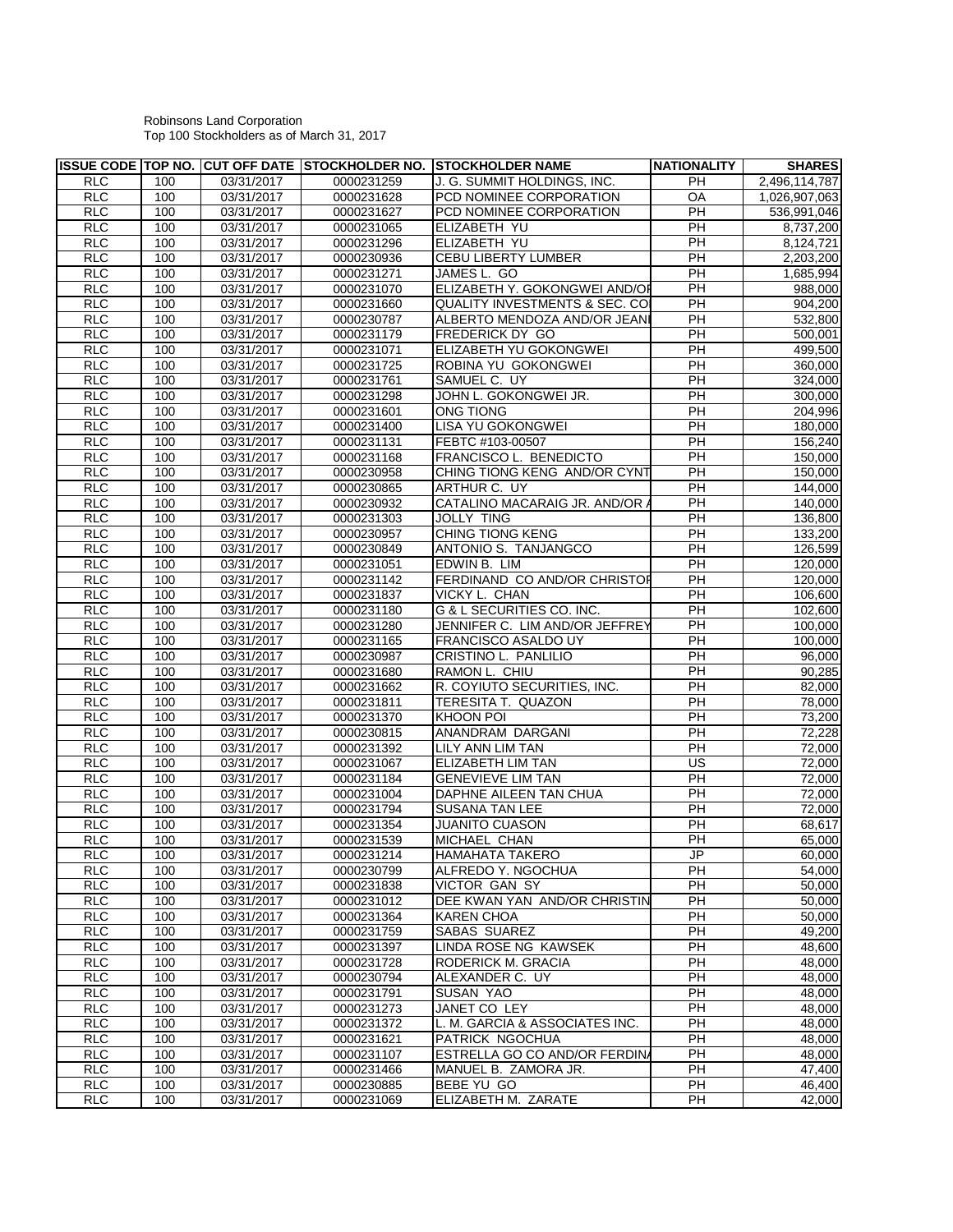| <b>RLC</b>      | 100 | 03/31/2017 | 0000231808 | TERESITA C. DELGADO-VILLONCO          | <b>PH</b>       | 40,500              |
|-----------------|-----|------------|------------|---------------------------------------|-----------------|---------------------|
| <b>RLC</b>      | 100 | 03/31/2017 | 0000231064 | ELIZABETH GOKONGWEI                   | <b>PH</b>       | 40,000              |
| <b>RLC</b>      | 100 | 03/31/2017 | 0000231798 | SYLVESTER S.K. HUNG                   | UK              | 40,000              |
| <b>RLC</b>      | 100 | 03/31/2017 | 0000231615 | PAN-ASIA SECURITIES CORP.             | PH              | 40,000              |
| RLC             | 100 | 03/31/2017 | 0000230768 | A. ANGEL S. TANJANGCO                 | $\overline{P}$  | 38,500              |
| <b>RLC</b>      | 100 | 03/31/2017 | 0000231396 | LIN LIN G. CHUNG                      | <b>PH</b>       | 36,000              |
| <b>RLC</b>      | 100 | 03/31/2017 | 0000231800 | TAKASAGO TRADING CORP. INC.           | $\overline{PH}$ | 36,000              |
| <b>RLC</b>      | 100 | 03/31/2017 | 0000231702 | <b>RENEE D. RUBIO</b>                 | PH              | 36,000              |
| <b>RLC</b>      | 100 | 03/31/2017 | 0000231673 | R.J. DEL PAN AND COMPANY              | $\overline{PH}$ | 36,000              |
| <b>RLC</b>      | 100 | 03/31/2017 | 0000231097 | ERNESTO CAYETANO                      | <b>PH</b>       | 36,000              |
| <b>RLC</b>      | 100 | 03/31/2017 | 0000230844 | ANTONIO COJUANGCO                     | PH              | 36,000              |
| <b>RLC</b>      | 100 | 03/31/2017 | 0000231418 | <b>LUCIO YAN</b>                      | $\overline{PH}$ | 36,000              |
| RLC             | 100 | 03/31/2017 | 0000231011 | DEBBIE C. GOH                         | $\overline{PH}$ | 35.000              |
| RLC             | 100 | 03/31/2017 | 0000231545 | MIGUEL O. COJUANGCO                   | $\overline{PH}$ | 35,000              |
| <b>RLC</b>      | 100 | 03/31/2017 | 0000231043 | EDMUNDO MADRAZO                       | $\overline{PH}$ | 32,500              |
| <b>RLC</b>      | 100 | 03/31/2017 | 0000231703 | RENEE D. RUBIO AND/OR CESAR A         | <b>PH</b>       | 32,400              |
| <b>RLC</b>      | 100 | 03/31/2017 | 0000231430 | M.E. HOLDING CORPORATION              | PH              | 31,500              |
| R <sub>LC</sub> | 100 | 03/31/2017 | 0000231828 | URBANCORP INVESTMENTS INC.            | $\overline{PH}$ | 31,500              |
| <b>RLC</b>      | 100 | 03/31/2017 | 0000231535 | MERCURY GROUP OF COMP. INC.           | PH              | 31,500              |
| <b>RLC</b>      | 100 | 03/31/2017 | 0000231237 | <b>HYDEE MANAGEMENT &amp; RESOURC</b> | <b>PH</b>       | 31,200              |
| <b>RLC</b>      | 100 | 03/31/2017 | 0000231611 | PACIFICO B. TACUB                     | <b>PH</b>       | 30,669              |
| <b>RLC</b>      | 100 | 03/31/2017 | 0000231094 | ERIC VILLAFRANCA AND/OR CECILI        | PH              | 30,000              |
| RLC             | 100 | 03/31/2017 | 0000231600 | ONG KONG PO                           | $\overline{PH}$ | 30,000              |
| <b>RLC</b>      | 100 | 03/31/2017 | 0000230887 | BELSON SECURITIES, INC.               | $\overline{PH}$ | 30,000              |
| <b>RLC</b>      | 100 | 03/31/2017 | 0000231216 | <b>HAO WEE</b>                        | <b>PH</b>       | 30,000              |
| <b>RLC</b>      | 100 | 03/31/2017 | 0000230948 | CESAR A. RUBIO AND/OR FELICIDA        | $\overline{PH}$ | 28,800              |
| <b>RLC</b>      | 100 | 03/31/2017 | 0000231570 | <b>NELSON LIM</b>                     | $\overline{PH}$ | 28,800              |
| <b>RLC</b>      | 100 | 03/31/2017 | 0000231892 | YOUNG, ELVIS YOUNG OR ELEANO          | $\overline{PH}$ | 28,800              |
| <b>RLC</b>      | 100 | 03/31/2017 | 0000231825 | UBP TA#210-50078-8                    | PH              | 28,000              |
| <b>RLC</b>      | 100 | 03/31/2017 | 0000231285 | JESUS F. ZARANDIN                     | PH              | 26,400              |
| <b>RLC</b>      | 100 | 03/31/2017 | 0000231243 | INDOSUEZ MLA A/C 10849                | UK              | 26,000              |
| <b>RLC</b>      | 100 | 03/31/2017 | 0000231169 | FRANCISCO ORTIGAS SEC., INC. A/       | <b>PH</b>       | 26,000              |
| <b>RLC</b>      | 100 | 03/31/2017 | 0000231860 | <b>WARD MANAGEMENT CORPORATION</b>    | PH              | 25,000              |
| <b>RLC</b>      | 100 | 03/31/2017 | 0000231603 | ORIENTRADE SECURITIES INC.            | $\overline{PH}$ | 25,000              |
| <b>RLC</b>      | 100 | 03/31/2017 | 0000231233 | <b>HONORIO REYES-LAO</b>              | <b>PH</b>       | 24,000              |
| <b>RLC</b>      | 100 | 03/31/2017 | 0000231359 | JULIO O. SY SR.                       | <b>PH</b>       | 24,000              |
| <b>RLC</b>      | 100 | 03/31/2017 | 0000230937 | CECIL UNGCO                           | <b>PH</b>       | 24,000              |
| RLC             | 100 | 03/31/2017 | 0000231560 | <b>MURIEL SY</b>                      | $\overline{PH}$ | 24,000              |
| <b>RLC</b>      | 100 | 03/31/2017 | 0000231735 | ROMAN T. YAP                          | PH              | $\overline{24,000}$ |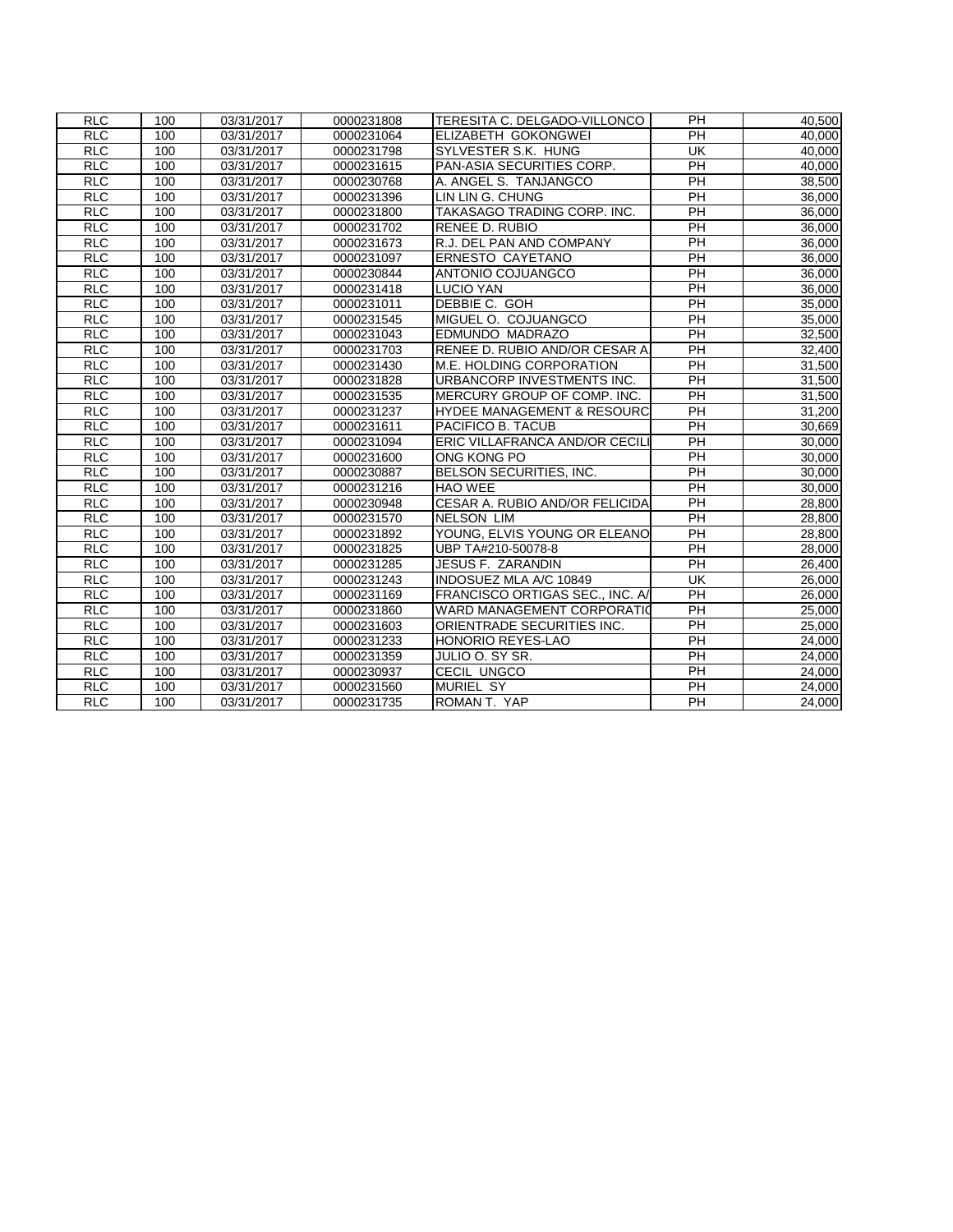## **OUTSTANDING BALANCES FOR A SPECIFIC COMPANY**

Company Code - RLC000000000 & Company Name - ROBINSON LAND CORPORATION

| Business Date: March 31, 2017 |  |  |  |
|-------------------------------|--|--|--|
|-------------------------------|--|--|--|

| <b>BPNAME</b>                                                 | <b>HOLDINGS</b> |
|---------------------------------------------------------------|-----------------|
| DEUTSCHE BANK MANILA-CLIENTS A/C                              | 519,450,527     |
| THE HONGKONG AND SHANGHAI BANKING CORP. LTD. - CLIENTS' ACCT. | 393,756,002     |
| CITIBANK N.A.                                                 | 247,320,760     |
| THE HONGKONG AND SHANGHAI BANKING CORP. LTD. - CLIENTS' ACCT. | 88,234,816      |
| <b>GOVERNMENT SERVICE INSURANCE SYSTEM</b>                    | 82,207,120      |
| STANDARD CHARTERED BANK                                       | 57,737,453      |
| <b>BANCO DE ORO - TRUST BANKING GROUP</b>                     | 43,068,151      |
| <b>BPI SECURITIES CORPORATION</b>                             | 26,728,075      |
| SOCIAL SECURITY SYSTEM                                        | 21,962,750      |
| <b>MBTC - TRUST BANKING GROUP</b>                             | 12,783,425      |
| MAYBANK ATR KIM ENG SECURITIES, INC.                          | 7,738,945       |
| <b>WEALTH SECURITIES, INC.</b>                                | 5,782,849       |
| COL Financial Group, Inc.                                     | 5,590,136       |
| DEUTSCHE BANK MANILA-CLIENTS A/C                              | 4,782,336       |
| FIRST METRO SECURITIES BROKERAGE CORP.                        | 3,859,449       |
| PNB TRUST BANKING GROUP                                       | 2,848,525       |
| PHILIPPINE EQUITY PARTNERS, INC.                              | 2,557,026       |
| UNITED COCONUT PLANTERS BANK-TRUST BANKING                    | 2,444,500       |
| <b>BDO SECURITIES CORPORATION</b>                             | 2,385,825       |
| SB EQUITIES, INC.                                             | 2,357,114       |
| <b>QUALITY INVESTMENTS &amp; SECURITIES CORPORATION</b>       | 1,993,972       |
| <b>CENTURY SECURITIES CORPORATION</b>                         | 1,861,800       |
| CAMPOS, LANUZA & COMPANY, INC.                                | 1,818,900       |
| CHINA BANKING CORPORATION - TRUST GROUP                       | 1,414,100       |
| <b>RCBC TRUST &amp; INVESTMENT DIVISION</b>                   | 1,373,800       |
| PAPA SECURITIES CORPORATION                                   | 1,322,411       |
| ABACUS SECURITIES CORPORATION                                 | 1,296,297       |
| <b>IGC SECURITIES INC.</b>                                    | 1,197,300       |
| UCPB SECURITIES, INC.                                         | 1,163,500       |
| UNICAPITAL SECURITIES INC.                                    | 879,850         |
| STANDARD SECURITIES CORPORATION                               | 754,983         |
| AB CAPITAL SECURITIES, INC.                                   | 731,189         |
| R. S. LIM & CO., INC.                                         | 728,310         |
| AP SECURITIES INCORPORATED                                    | 696,858         |
| A & A SECURITIES, INC.                                        | 684,250         |
| R. COYIUTO SECURITIES, INC.                                   | 650,000         |
| <b>BANK OF COMMERCE - TRUST SERVICES GROUP</b>                | 577,000         |
| SAN MIGUEL CORPORATION RETIREMENT PLAN-STP                    | 499,200         |
| LAND BANK OF THE PHILIPPINES-TRUST BANKING GROUP              | 468,400         |
| REGINA CAPITAL DEVELOPMENT CORPORATION                        | 461,832         |
| ANSALDO, GODINEZ & CO., INC.                                  | 442,525         |
| PHILSTOCKS FINANCIAL INC                                      | 421,180         |
| TANSENGCO & CO., INC.                                         | 414,594         |
| IMPERIAL, DE GUZMAN, ABALOS & CO., INC.                       | 398,789         |
| TOWER SECURITIES, INC.                                        | 349,331         |
| RCBC SECURITIES, INC.                                         | 331,513         |
| SOLAR SECURITIES, INC.                                        | 318,350         |
| VENTURE SECURITIES, INC.                                      | 318,120         |
| BA SECURITIES, INC.                                           | 308,650         |
| MERCANTILE SECURITIES CORP.                                   | 304,225         |
| EASTERN SECURITIES DEVELOPMENT CORPORATION                    | 300,198         |
| R. NUBLA SECURITIES, INC.                                     | 270,457         |
| FIRST INTEGRATED CAPITAL SECURITIES, INC.                     | 241,800         |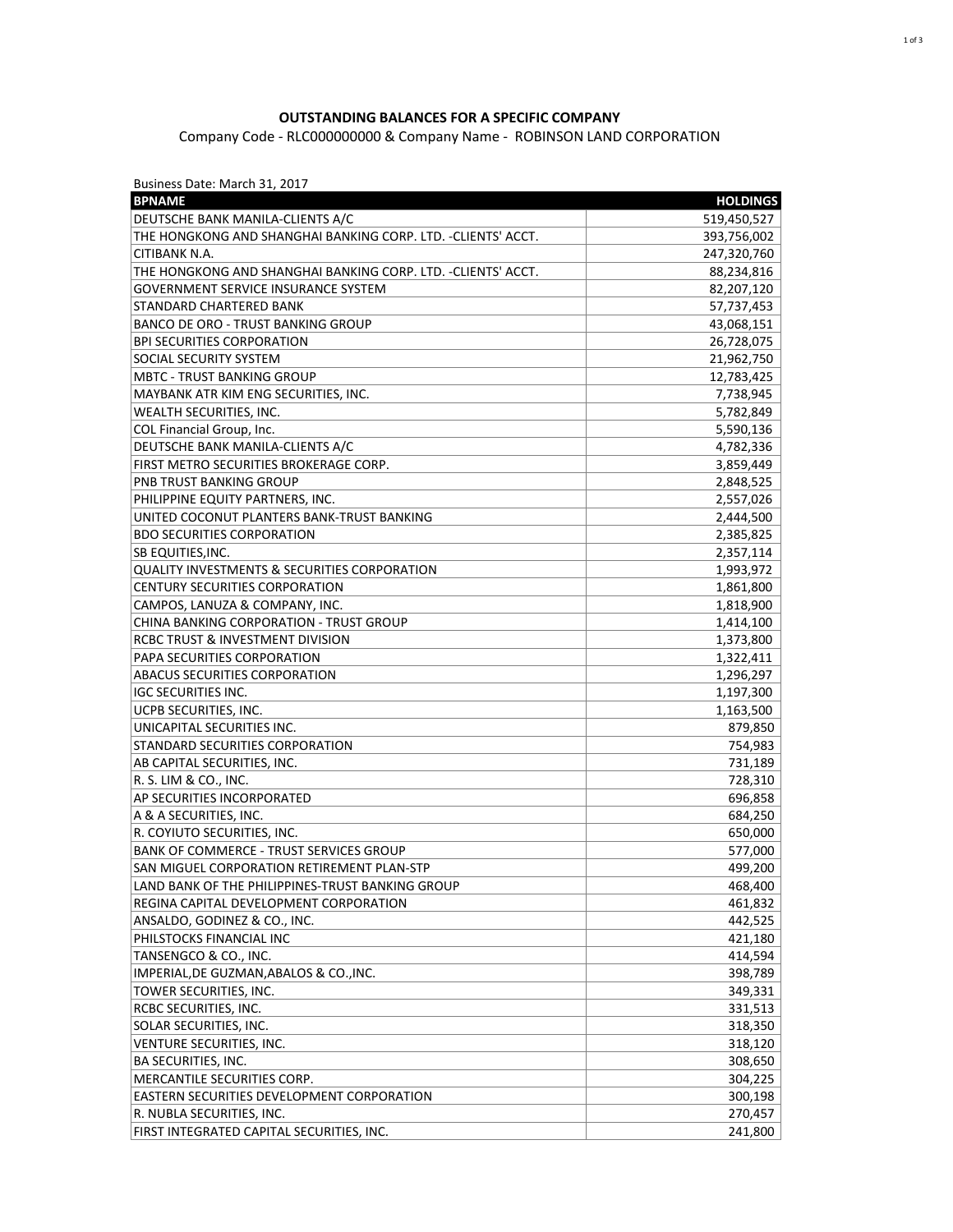| <b>BPNAME</b>                                            | <b>HOLDINGS</b> |
|----------------------------------------------------------|-----------------|
| <b>STRATEGIC EQUITIES CORP.</b>                          | 217,400         |
| YAO & ZIALCITA, INC.                                     | 212,600         |
| E. CHUA CHIACO SECURITIES, INC.                          | 201,327         |
| INTRA-INVEST SECURITIES, INC.                            | 200,166         |
| BELSON SECURITIES, INC.                                  | 188,450         |
| WESTLINK GLOBAL EQUITIES, INC.                           | 186,500         |
| DAVID GO SECURITIES CORP.                                | 183,900         |
| <b>GOLDSTAR SECURITIES, INC.</b>                         | 180,400         |
| THE FIRST RESOURCES MANAGEMENT & SECURITIES CORP.        | 180,200         |
| <b>BDO NOMURA SECURITIES INC</b>                         | 173,500         |
| INVESTORS SECURITIES, INC.                               | 173,400         |
| I. B. GIMENEZ SECURITIES, INC.                           | 158,400         |
| PREMIUM SECURITIES, INC.                                 | 150,850         |
| CITISECURITIES, INC.                                     | 140,550         |
| GLOBALINKS SECURITIES & STOCKS, INC.                     | 133,352         |
| SUMMIT SECURITIES, INC.                                  | 125,050         |
| EVERGREEN STOCK BROKERAGE & SEC., INC.                   | 122,800         |
| ALPHA SECURITIES CORP.                                   | 111,500         |
| TRENDLINE SECURITIES CORPORATION                         | 92,800          |
| ASIA UNITED BANK - TRUST & INVESTMENT GROUP              | 89,400          |
| PCCI SECURITIES BROKERS CORP.                            | 86,400          |
| UOB KAY HIAN SECURITIES (PHILS.), INC.                   | 84,000          |
| <b>GOLDEN TOWER SECURITIES &amp; HOLDINGS. INC.</b>      | 80,300          |
| <b>JSG SECURITIES, INC.</b>                              | 80,000          |
| PNB SECURITIES, INC.                                     | 77,200          |
| OPTIMUM SECURITIES CORPORATION                           | 75,120          |
| CLSA PHILIPPINES, INC.                                   | 74,400          |
| YU & COMPANY, INC.                                       | 74,300          |
| <b>GUILD SECURITIES, INC.</b>                            | 69,950          |
| MDR SECURITIES, INC.                                     | 63,800          |
| TRITON SECURITIES CORP.                                  | 63,650          |
| ASTRA SECURITIES CORPORATION                             | 62,500          |
| SunSecurities, Inc.                                      | 62,000          |
| I. ACKERMAN & CO., INC.                                  | 56,553          |
| ASIASEC EQUITIES, INC.                                   | 56,400          |
| G.D. TAN & COMPANY, INC.                                 | 53,973          |
| DEUTSCHE REGIS PARTNERS, INC.                            | 52,797          |
| E.SECURITIES, INC.                                       | 50,200          |
| NEW WORLD SECURITIES CO., INC.                           | 44,950          |
| RCBC TRUST & INVESTMENT DIVISION - VARIOUS TAXABLE ACCTS | 44,000          |
| A. T. DE CASTRO SECURITIES CORP.                         | 43,560          |
| <b>MANDARIN SECURITIES CORPORATION</b>                   | 43,536          |
| <b>EAST WEST CAPITAL CORPORATION</b>                     | 43,200          |
| EQUITIWORLD SECURITIES, INC.                             | 42,580          |
| DW CAPITAL INC.                                          | 40,000          |
| UCPB GENERAL INSURANCE CO., INC.                         | 40,000          |
| AB CAPITAL & INVESTMENT CORP. - TRUST & INVESTMENT DIV.  | 40,000          |
| PAN ASIA SECURITIES CORP.                                | 39,650          |
| MERIDIAN SECURITIES, INC.                                | 38,100          |
| UNITED COCONUT PLANTERS LIFE ASSURANCE CORPORATION       | 35,000          |
| H. E. BENNETT SECURITIES, INC.                           | 34,000          |
| <b>SSS PROVIDENT FUND</b>                                | 30,000          |
| RTG & COMPANY, INC.                                      | 28,100          |
| LOPEZ, LOCSIN, LEDESMA & CO., INC.                       | 26,260          |
| LUYS SECURITIES COMPANY, INC.                            | 25,639          |
| AURORA SECURITIES, INC.                                  | 23,500          |
| BENJAMIN CO CA & CO., INC.                               | 21,600          |
| LUCKY SECURITIES, INC.                                   | 21,300          |
| S.J. ROXAS & CO., INC.                                   | 17,109          |
|                                                          |                 |